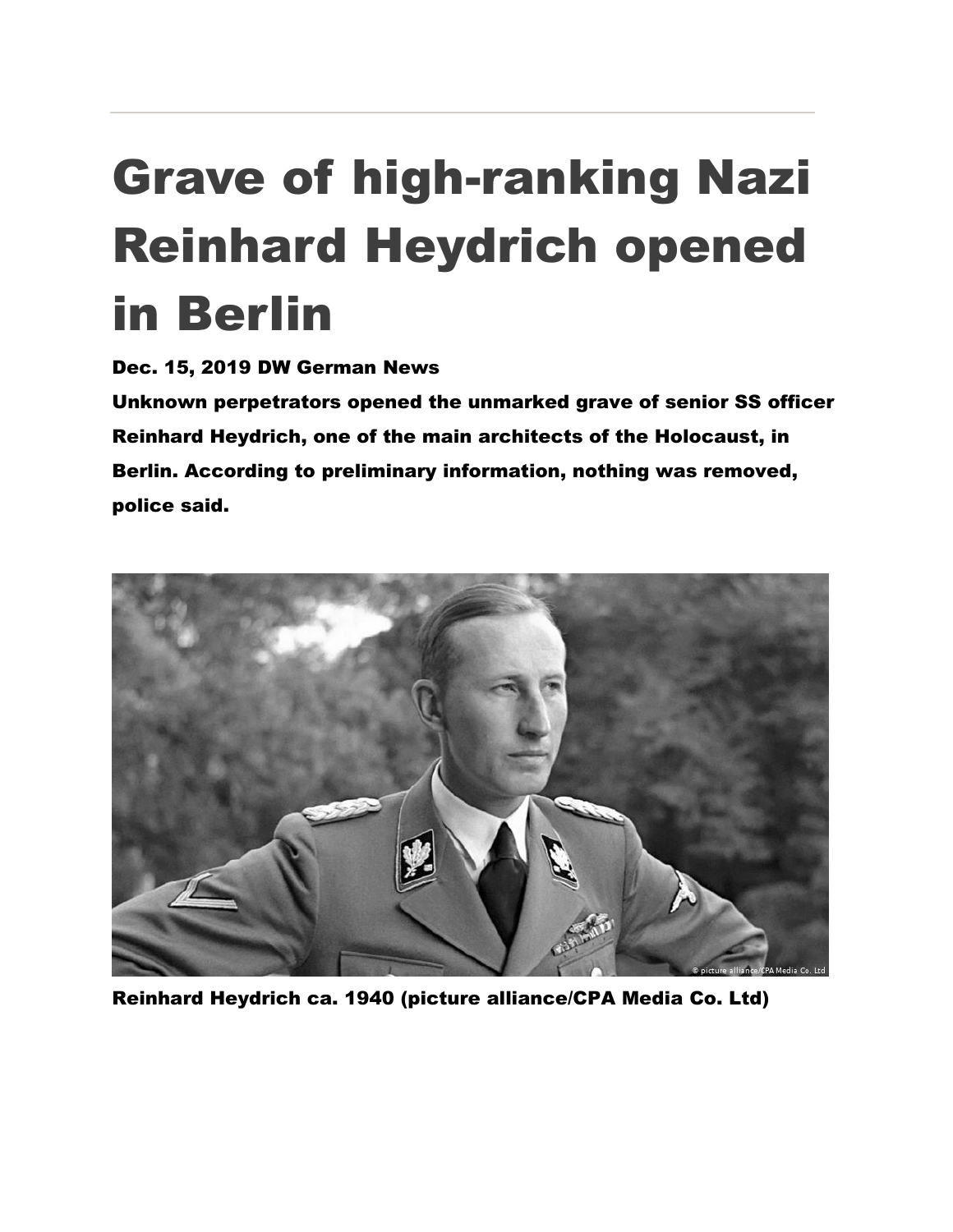German police were looking for suspects after the Berlin grave of highranking Nazi Reinhard Heydrich was opened, German media reported on Sunday.

Heydrich served as head of the Reich Main Security Office under SS leader Heinrich Himmler. The security office controlled the Gestapo and Nazi security services.

Heydrich was also one of architects of the genocide the Nazis committed against Jewish people.

He had been tasked with finding "a final solution to the Jewish question" by Hermann Göring, another top aide of Nazi leader Adolf Hitler.

Hitler dubbed Heydrich "the Man with the Iron Heart." Other names attributed to him include "the Butcher," "the Hangman" and "Himmler's Evil Genius." Some speculated that Heydrich, who was 15 years younger than Hitler, aspired to one day lead Nazi Germany. This possibility was explored in works of speculative fiction such as Robert Harris' Fatherland and Philip K. Dick's The Man in the High Castle.

In early 1942, Heydrich chaired the top-secret Wannsee conference in Berlin, which finalized Nazi Holocaust plans. In May of the same year, he was attacked by a British-trained team of Czech and Slovak operatives and eventually died in Berlin in June. He was buried with top honors.

## No gravestones for senior Nazis

After the Allied forces won the war and occupied Berlin in 1945, they removed markings from the graves of all major Nazi leaders to prevent them from being used as rallying points for Nazi sympathizers. Heydrich's grave is also currently unmarked.